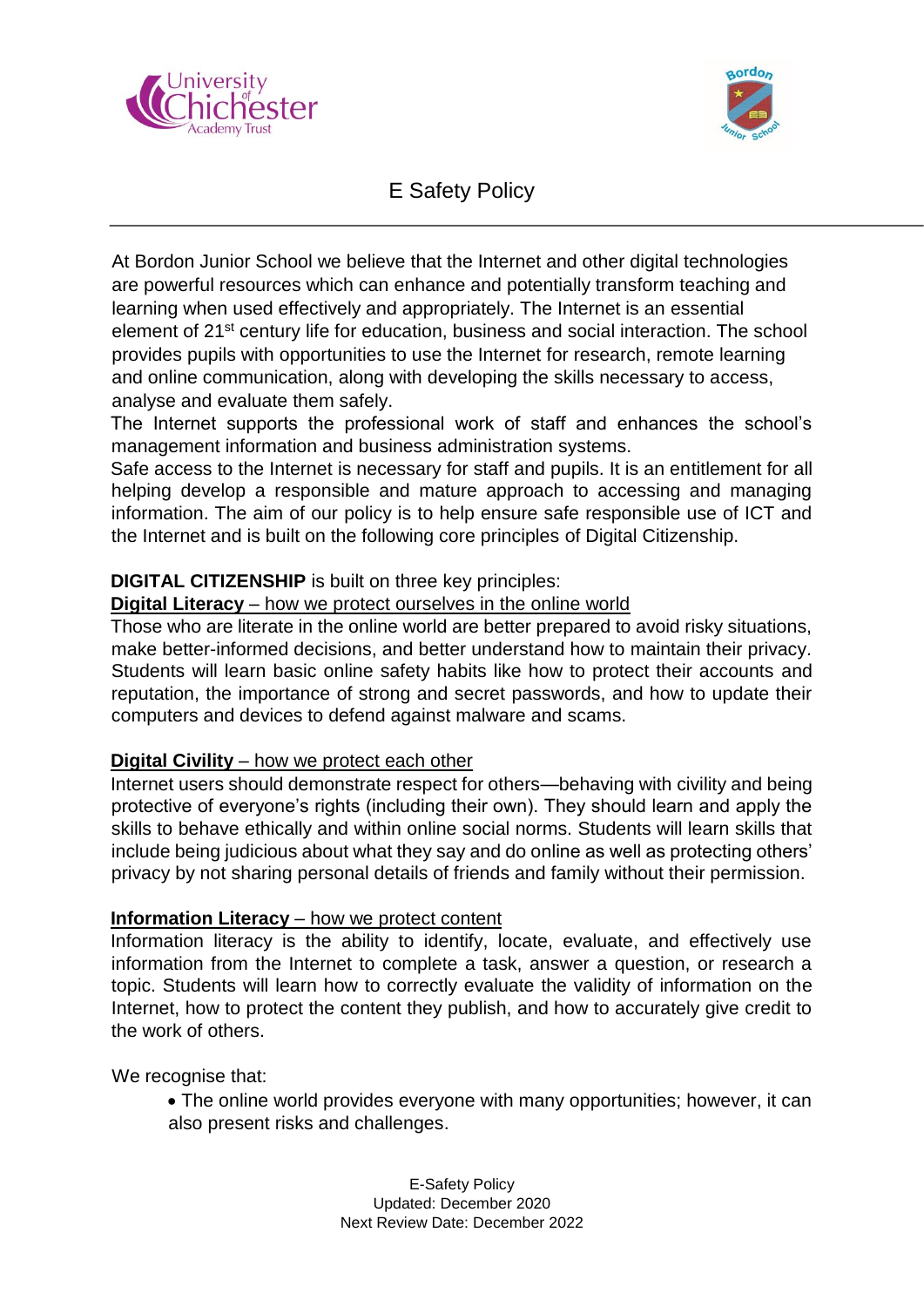



- We have a duty to ensure that all children, young people and adults involved in our organisation are protected from potential harm online.
- We have a responsibility to help keep children and young people safe online, whether or not they are using Bordon Junior School's network and devices.
- All children, regardless of age, disability, gender reassignment, race, religion or belief, sex or sexual orientation, have the right to equal protection from all types of harm or abuse.
- Working in partnership with children, young people, their parents, carers and other agencies is essential in promoting young people's welfare and in helping young people to be responsible in their approach to online safety.

We will seek to keep children and young people safe by:

- appointing an online safety coordinator
- providing clear and specific directions to staff and volunteers on how to behave online through our behaviour code for adults
- supporting and encouraging the young people using our service to use the internet, social media and mobile phones in a way that keeps them safe and shows respect for others
- supporting and encouraging parents and carers to do what they can to keep their children safe online
- developing an online safety agreement for use with young people and their parents/carers
- developing clear and robust procedures to enable us to respond appropriately to any incidents of inappropriate online behaviour, whether by an adult or a child/young person
- reviewing and updating the security of our information systems regularly
- ensuring that user names, logins, email accounts and passwords are used effectively and safely
- ensuring personal information about the adults and children who are involved in our organisation is held securely and shared only as appropriate, in line with the school's Data Protection Policy which can be found at <https://www.bordonjuniorschool.com/policies-new>
- ensuring that images of children, young people and families are used only after their written permission has been obtained, and only for the purpose for which consent has been given
- providing supervision, support and training for staff and volunteers about online safety
- examining and risk assessing any social media platforms and new technologies before they are used within the organisation.

If online abuse occurs, we will respond with education. There is a clear and robust safe-guarding procedure in place for responding to abuse (including online abuse). The school provides support and training for all staff and volunteers on dealing with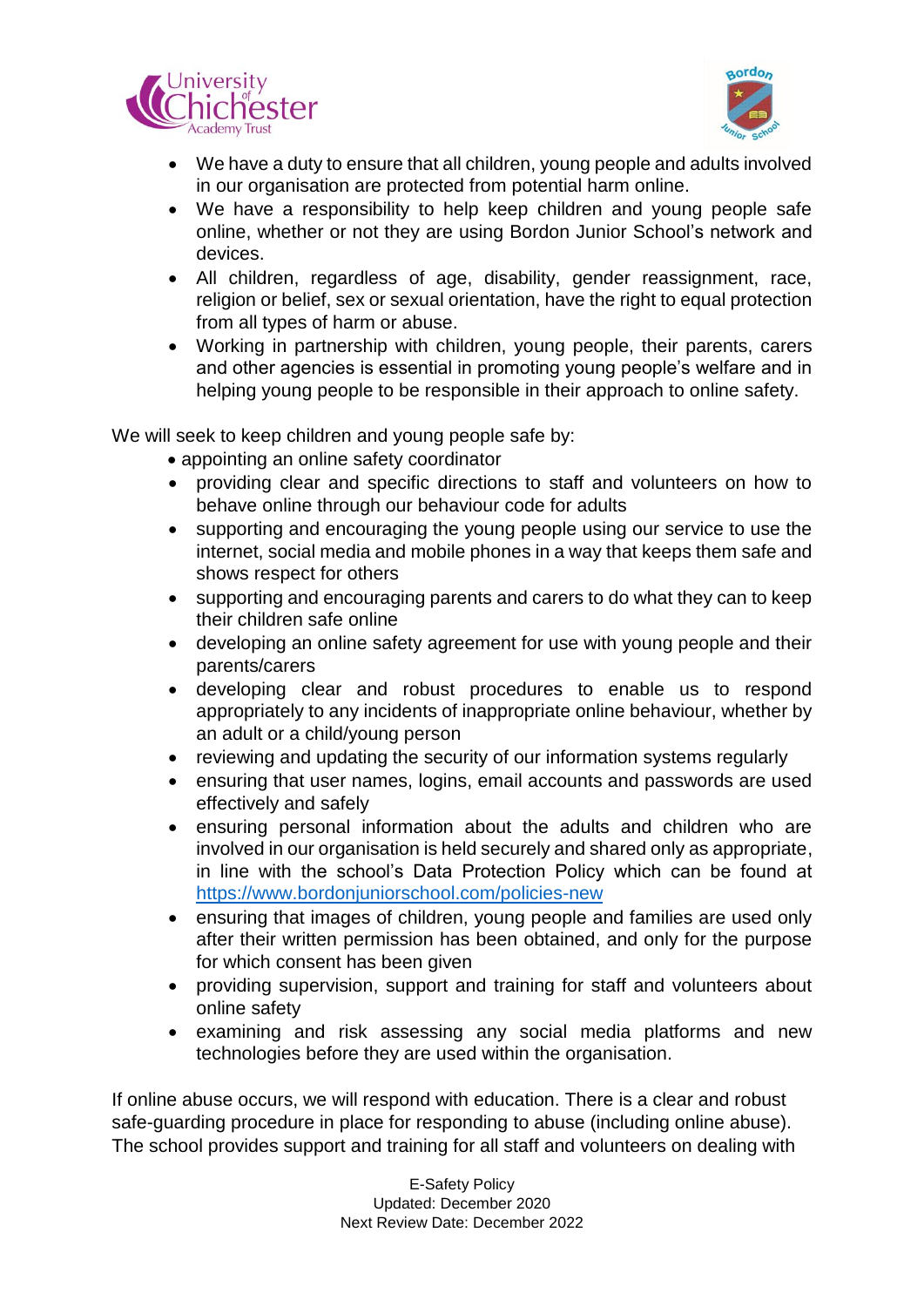



all forms of abuse, including bullying/cyber-bullying, emotional abuse, sexting, sexual abuse and sexual exploitation. All responses to abuse take the needs of all parties into account – the person experiencing the abuse, any bystanders and the impact it may have on the school as a whole. The plan developed for addressing online abuse is reviewed regularly, in order to ensure that any problems have been resolved in the long term.

## **Data Protection and Security**

Any personal data used by staff, including that gathered through digital sources will be dealt with in line with the Data Protection Policy. This can be found at <https://www.bordonjuniorschool.com/policies-new>

### **Internet Safety Awareness**

At Bordon Junior School we believe that alongside having a written safety policy, it is essential to educate all users in the safe and effective use of the Internet and other forms of digital communication. We see education in appropriate, effective and safe use as an essential element of the school curriculum. This education is as important for staff and parents as it is for pupils.

## **Practical Steps for Remote Learning**

1. All remote learning and any other online communication will take place in line with current confidentiality expectations.

- Staff are responsible for all e-mails they send and are expected to use the same professional levels of language and content as would be expected in any correspondence leaving the school.
- All e-mails will copy in their year group colleague or member of SLT if appropriate, and use BCC if communicating with multiple users.
- Use of TEAMs chat is monitored for inappropriate use, and any misuse is investigated and recorded using CPOMs.
- All participants are made aware that TEAMs records all activity.

2. Staff will never record lessons or meetings using personal equipment.

3. Only members of the Bordon Junior School community will be given access to classes in TEAMs.

4. Access to TEAMs will be managed in line with current IT security expectations; for example; use of strong passwords, logging off or locking devices when not in use.

## Behaviour Expectations

When recording or sharing videos, participants are required to:

- wear appropriate dress.
- ensure backgrounds of videos are neutral (or may be blurred).
- ensure that personal information and/or unsuitable personal items are not visible, either on screen or in video backgrounds.
- professional levels of language and content used in videos should be the same as would be expected in the classroom.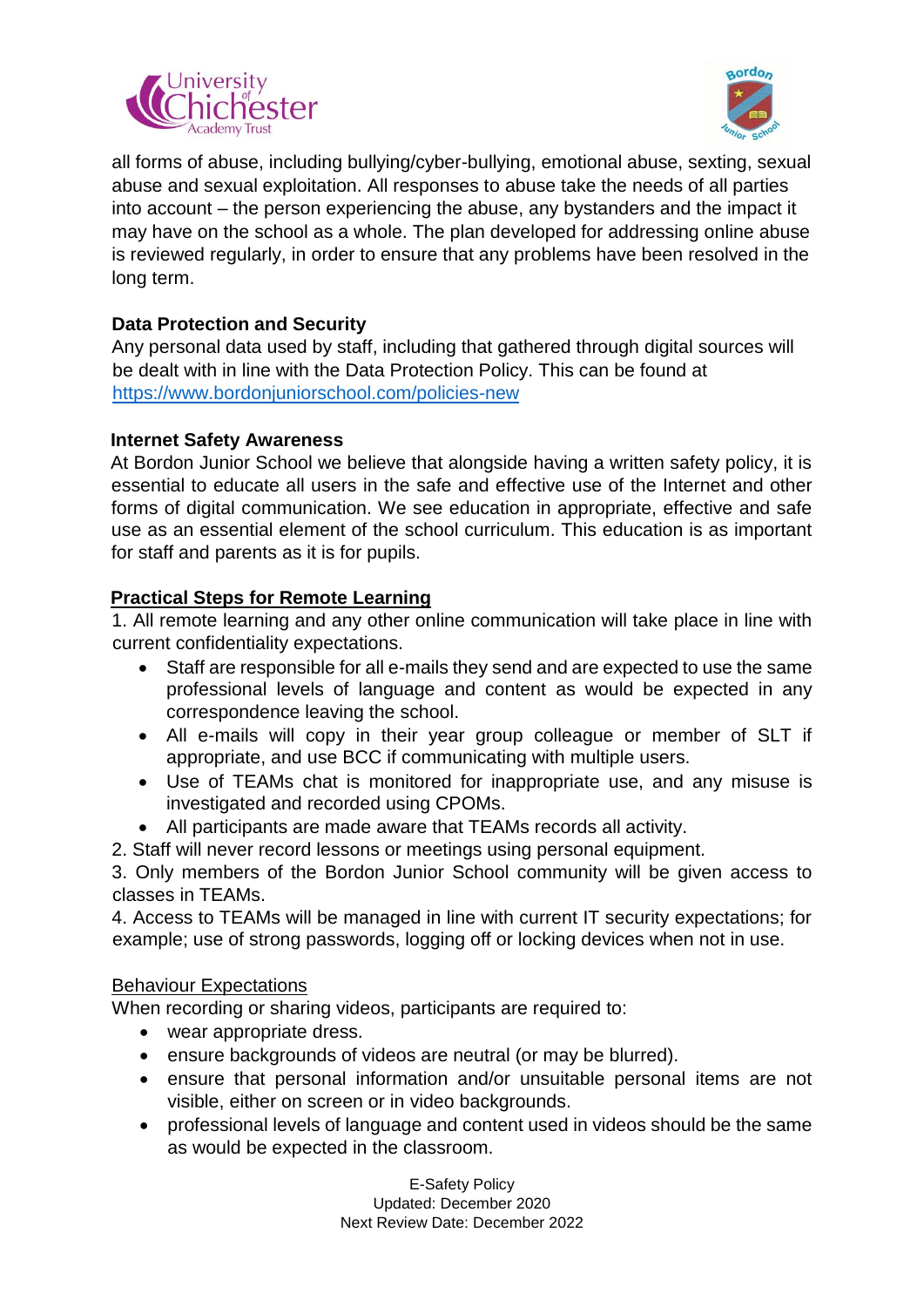



- All videos should be viewed in a shared area, and all participants should be aware of other people in the background and of their conduct.
- Any online meetings, which have been agreed with SLT, should always be conducted alongside another school professional.

#### Online Performances

- Performance will be recorded, not live.
- Parents will be asked to consent to their child being included.
- A time-scale will be provided for when and how long the performance will be available for, and the platform being used to share the performance.
- Acceptable use agreements have been signed by staff, pupils and parents/carers.
- The school has considered the minimum age requirement for the platform being used to share the performance, how the performance is being shared with the audience and what strategies are in place to prevent onward sharing.
- Expectations for performance behaviour are discussed with staff and pupils prior to their performance.

#### **Policy Breaches and Reporting Concerns**

 Participants are encouraged to report any concerns during remote learning. These are all dealt with in line with the Data Protection Policy.

<https://www.bordonjuniorschool.com/policies-new>

 All data breaches are reported to Mr James as the Data Champion and any other concerns are shared with Mr James as Head Teacher. Any safe-guarding concerns will be reported to Mrs Lodder, as the Designated Safe-guarding Lead, in line with our Child Protection Policy.

Inappropriate online behaviour will be responded to in line with existing policies such as acceptable use of technology, allegations against staff, anti-bullying and behaviour. Sanctions for deliberate misuse may include restricting/removing use, contacting parents or police if a criminal offence has been committed.

**I have read and understood Bordon Junior School's E-Safety Policy.**

Staff Member Name: ………………………….……………………………………….

Date………………………….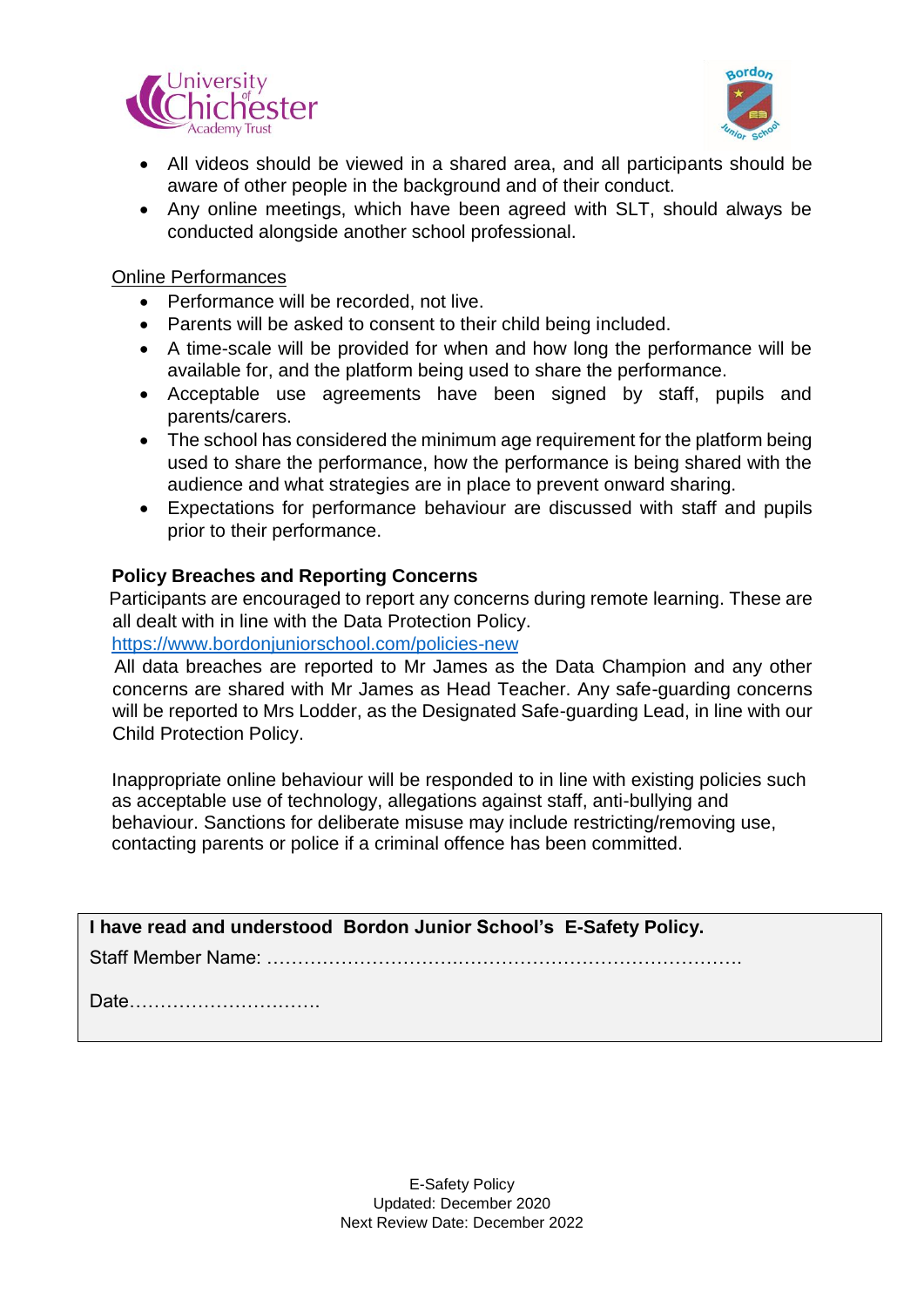



### **APPENDICES Online Safety**

## *<https://www.thinkuknow.co.uk/Teachers/> <http://www.saferinternet.org.uk/>*

With the current speed of on-line change, some parents and carers have only a limited understanding of online risks and issues. Parents may underestimate how often their children come across potentially harmful and inappropriate material on the internet and may be unsure about how to respond. Some of the risks could be:

- unwanted contact
- arooming
- online bullying including sexting
- digital footprint

The school will therefore seek to provide information and awareness to both pupils and their parents through:

- Acceptable use agreements for children, teachers, parents/carers and governors
- Curriculum activities involving raising awareness around staying safe online
- Information included in letters, newsletters, web site
- Parents evenings / sessions
- High profile events / campaigns e.g. e-safety week
- Building awareness around information that is held on relevant web sites and or publications

### **Social media**

*<https://www.thinkuknow.co.uk/Teachers/Resources/> http://www.saferinternet.org.uk/search-results?keywords=social%20networking http://www.childnet.com/search-results/?keywords=social%20networking http://www.kidsmart.org.uk/socialnetworking/ http://www.lgfl.net/esafety/Pages/Primary-resource-matrix.aspx*

With the current speed of on-line change, some parents and carers have only a limited understanding of online risks and issues. Parents may underestimate how often their children come across potentially harmful and inappropriate material on the internet and may be unsure about how to respond. Some of the risks could be:

- unwanted contact
- grooming
- online bullying including sexting
- digital footprint

The school will therefore seek to provide information and awareness to both pupils and their parents through:

- Acceptable use agreements for children, teachers, parents/carers and governors
- Curriculum activities involving raising awareness around staying safe online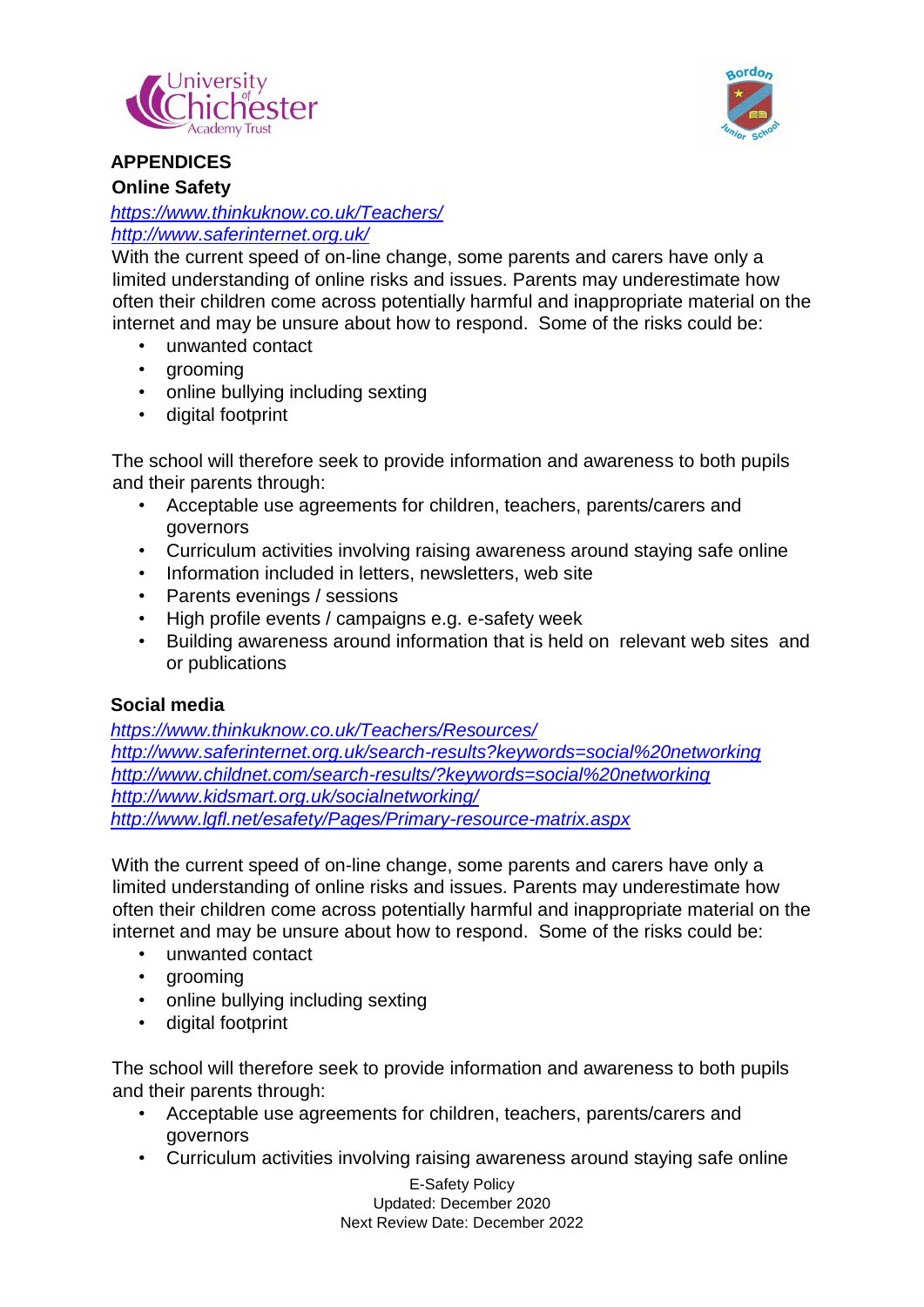



- Information included in letters, newsletters, web site
- Parents evenings / sessions
- High profile events / campaigns e.g. e-safety week
- Building awareness around information that is held on relevant web sites and or publications
- School social media policy

## **Cyberbullying**

*[https://www.gov.uk/government/uploads/system/uploads/attachment\\_data/file/37485](https://www.gov.uk/government/uploads/system/uploads/attachment_data/file/374850/Cyberbullying_Advice_for_Headteachers_and_School_Staff_121114.pdf) [0/C yberbullying\\_Advice\\_for\\_Headteachers\\_and\\_School\\_Staff\\_121114.pdf](https://www.gov.uk/government/uploads/system/uploads/attachment_data/file/374850/Cyberbullying_Advice_for_Headteachers_and_School_Staff_121114.pdf) [http://www.hampshire.police.uk/internet/asset/f0db2eea-0e3c-4fb4](http://www.hampshire.police.uk/internet/asset/f0db2eea-0e3c-4fb4-b98c-e3fa681b860P/primary-social-networking-cyber-bullying) [b98ce3fa681b860P/primary-social-networking-cyber-bullying](http://www.hampshire.police.uk/internet/asset/f0db2eea-0e3c-4fb4-b98c-e3fa681b860P/primary-social-networking-cyber-bullying)*

Central to the School's anti-bullying policy should be the principle that '*bullying is always unacceptable'* and that '*all pupils have a right not to be bullied*'. The school should also recognise that it must take note of bullying perpetrated outside school which spills over into the school and so we will respond to any cyberbullying we become aware of carried out by pupils when they are away from the site. Cyberbullying is defined as "an aggressive, intentional act carried out by a group or individual using electronic forms of contact repeatedly over time against a victim who cannot easily defend himself/herself."

By cyber-bullying, we mean bullying by electronic media:

- Bullying by texts or messages or calls on mobile phones
- The use of mobile phone cameras to cause distress, fear or humiliation
- Posting threatening, abusive, defamatory or humiliating material on websites, to include blogs, personal websites, social networking sites
- Using e-mail to message others
- Hijacking/cloning e-mail accounts
- Making threatening, abusive, defamatory or humiliating remarks in on-line forums

Cyber-bullying may be at a level where it is criminal in character.

It is unlawful to disseminate defamatory information in any media including internet sites.

Section 127 of the Communications Act 2003 makes it an offence to send, by public means of a public electronic communications network, a message or other matter that is grossly offensive or one of an indecent, obscene or menacing character. The Protection from Harassment Act 1997 makes it an offence to knowingly pursue any course of conduct amounting to harassment.

If we become aware of any incidents of cyberbullying, we will need to consider each case individually as to any criminal act that may have been committed. The school will pass on information to the police if it feels that it is appropriate or are required to do so.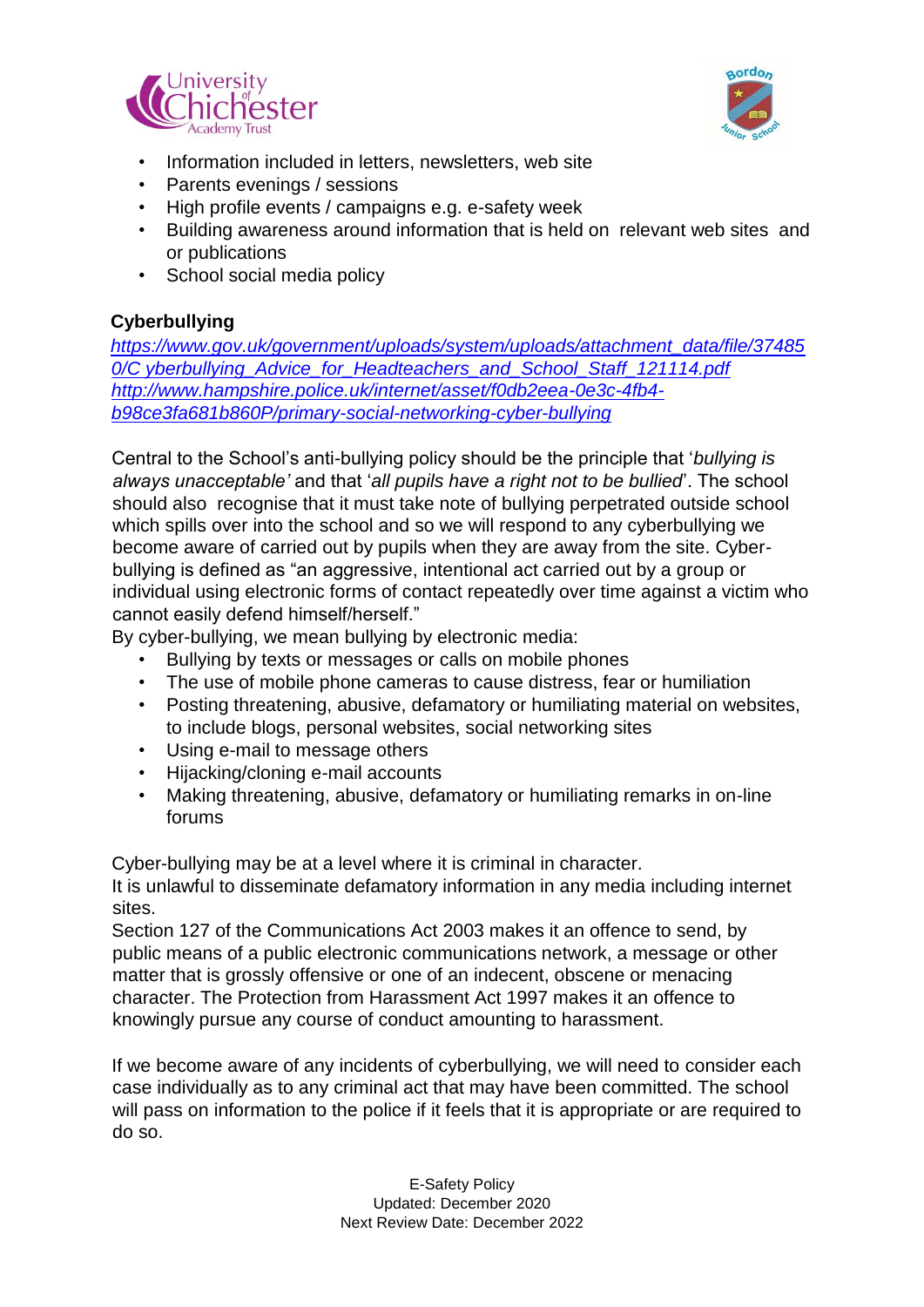



### **Sexting**

*<https://www.thinkuknow.co.uk/Teachers/Resources/> [http://www.hampshire.police.uk/internet/advice](http://www.hampshire.police.uk/internet/advice-and-information/safe4me/Safe4me+%27Sexting%27)[andinformation/safe4me/Safe4me+%27Sexting%27](http://www.hampshire.police.uk/internet/advice-and-information/safe4me/Safe4me+%27Sexting%27) [https://www.ceop.police.uk/Media-Centre/Press-releases/2009/What-does-sexting](https://www.ceop.police.uk/Media-Centre/Press-releases/2009/What-does-sexting-mean/)[mean/](https://www.ceop.police.uk/Media-Centre/Press-releases/2009/What-does-sexting-mean/)*

'Sexting' often refers to the sharing of naked or 'nude' pictures or video through mobile phones and the internet. It also includes underwear shots, sexual poses and explicit text messaging.

While sexting often takes place in a consensual relationship between two young people, the use of Sexted images in revenge following a relationship breakdown is becoming more commonplace. Sexting can also be used as a form of sexual exploitation and take place between strangers.

As the average age of first smartphone or camera enabled tablet is 6 years old, sexting is an issue that requires awareness raising across all ages.

The school will use age appropriate educational material to raise awareness, to promote safety and deal with pressure. Parents should be aware that they can come to the school for advice.

### **Gaming**

*<http://www.saferinternet.org.uk/search-results?keywords=gaming> <http://www.childnet.com/search-results/?keywords=gaming> <http://www.kidsmart.org.uk/games/> <http://www.lgfl.net/esafety/Pages/Primary-resource-matrix.aspx>*

Online gaming is an activity that the majority of children and many adults get involved in. The school will raise awareness:

- By talking to parents and carers about the games their children play and help them identify whether they are appropriate.
- By support parents in identifying the most effective way of safeguarding their children by using parental controls and child safety mode.
- By talking to parents about setting boundaries and time limits when games are played.
- By highlighting relevant resources.

## **Online reputation**

*<http://www.childnet.com/resources/online-reputation-checklist>*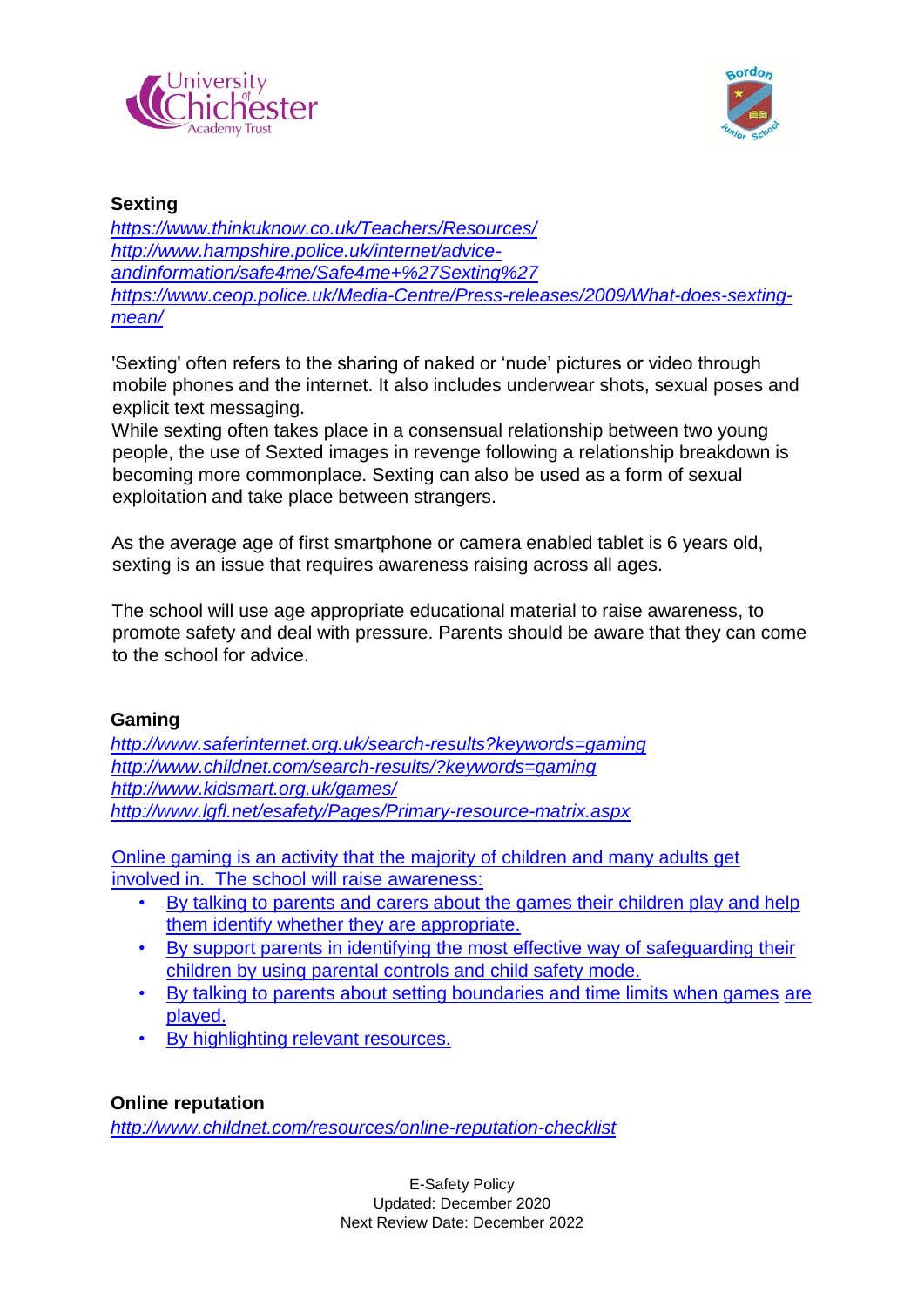



*<http://www.saferinternet.org.uk/search-results?keywords=online%20reputation> <http://www.kidsmart.org.uk/digitalfootprints/>*

Online reputation is the opinion others get of a person when they encounter them online. It is formed by posts, photos that have been uploaded and comments made by others on people's profiles. It is important that children and staff are aware that anything that is posted could influence their future professional reputation. The majority of organizations and work establishments now check digital footprint before considering applications for positions or places on courses.

### **Grooming**

*<http://www.saferinternet.org.uk/search-results?keywords=grooming> <http://www.childnet.com/search-results/?keywords=grooming> <http://www.internetmatters.org/issues/online-grooming/>*

Online grooming is the process by which one person with an inappropriate sexual interest in children will approach a child online, with the intention of developing a relationship with that child, to be able to meet them in person and intentionally cause harm.

The school will build awareness amongst children and parents about ensuring that the child:

- Only has friends online that they know in real life
- Is aware that if they communicate with somebody that they have met online, that relationship should stay online

That parents should:

- Recognise the signs of grooming
- Have regular conversations with their children about online activity and how to stay safe online

The school will raise awareness by:

- Running sessions for parents
- Include awareness around grooming as part of their curriculum
- Identifying with both parents and children how they can be safeguarded against grooming

### **Health and Safety**

Bordon Junior School maintains a safe working environment for pupils and teachers using ICT resources, both in classrooms and in the ICT suite, which was designed in accordance with health and safety guidelines. Pupils are supervised at all times when Interactive Whiteboards and digital projectors are being used.**Digital and Video Images of Pupils**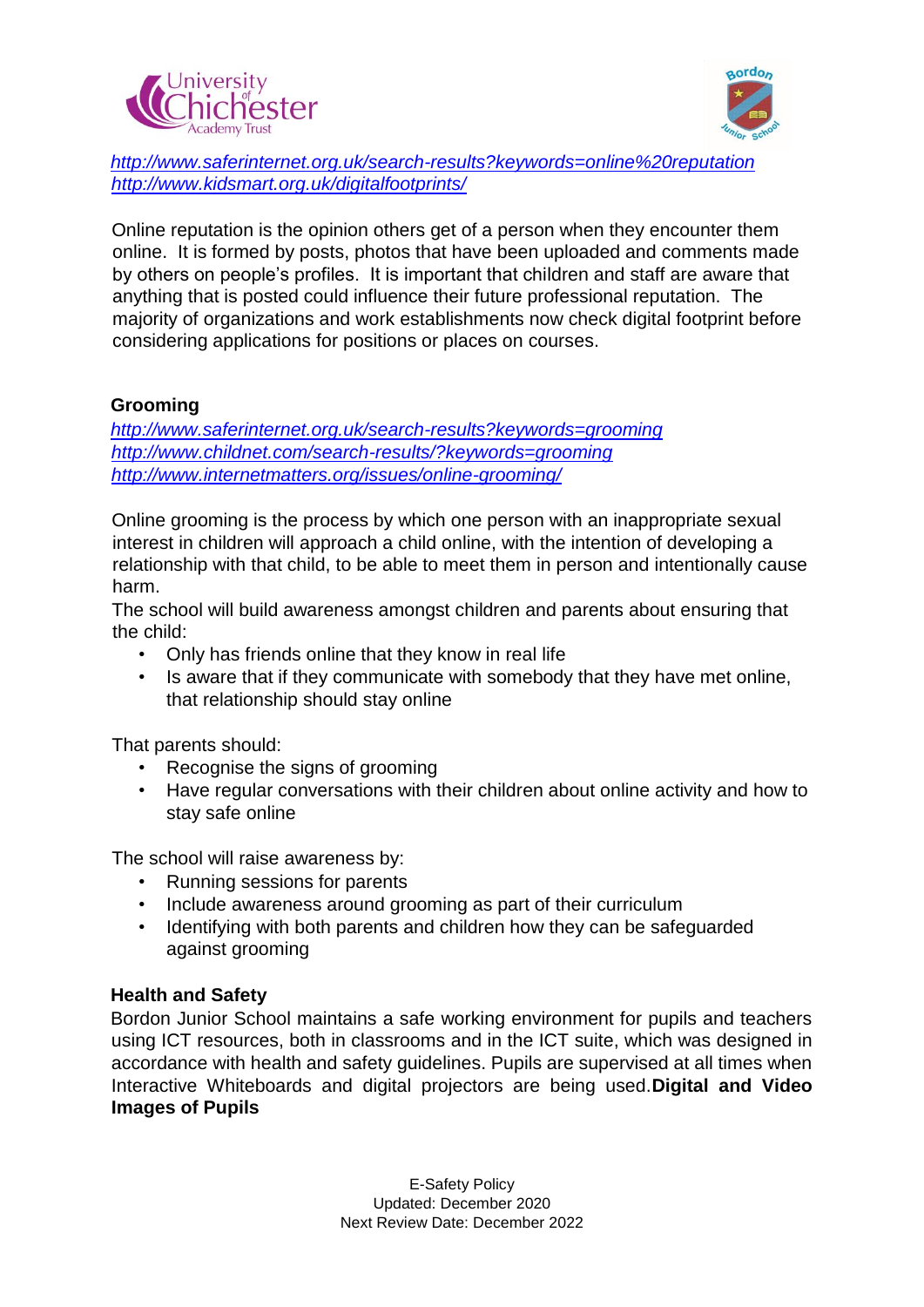



Parental permission is sought to cover the use of photographs of pupils on the school website, in the local press and for displays etc. within school. See the policy on the safe use of digital images.

### School Website

Our school website promotes and provides up to date information about the school, as well as giving pupils an opportunity to showcase their work and other aspects of school life. In order to minimize risks of any images pupils on the school website being used inappropriately, the following steps are taken:

- Group photos are used where possible, with general labels or captions.
- Full names are not used.
- The website does not include home addresses, telephone numbers, personal emails or any other personal information about pupils or staff.

### **Social Media**

Chatrooms, blogs and other social networking sites are blocked on school computers by the Local Authority filters, so pupils do not have access to them in the school environment. However, we regard the education of pupils on the safe and responsible use of social software as vitally important and this is addressed through our Internet Safety Education for pupils.

Instances of cyber-bullying of pupils or staff are regarded as very serious offences and dealt with according to the school's discipline policy and child protection procedures. Pupils are aware that any misuse of digital technology should be reported to a member of staff or trusted adult immediately.

### Use of social networking sites for staff

School staff are required to maintain a separation between their professional and their private lives. This can be difficult especially given the strong relationships with pupils and parents and for those living within the community served by the school. It is expected that many colleagues would also become friends and there are many circumstances in which a member of staff could come into contact with a member of the school community which are unrelated to the fact they work in the school, such relationships are not viewed as professional. However, where any aspect of the school or school activities are mentioned or where information obtained through working at the school is discussed then professional expectations apply.

Ensure that you understand how any site you use operates and therefore the risks associated with using the site.

- Consider carefully who you accept as friends on a social networking site. Don't accept friendship requests from pupils or parents – you may be giving them access to personal information and allowing them to contact you inappropriately.
- Report to the Headteacher any incidents where a pupil has sought to become your friend through a social networking site.
- Take care when publishing information about yourself and images online- assume that anything you publish will end up in the public domain.